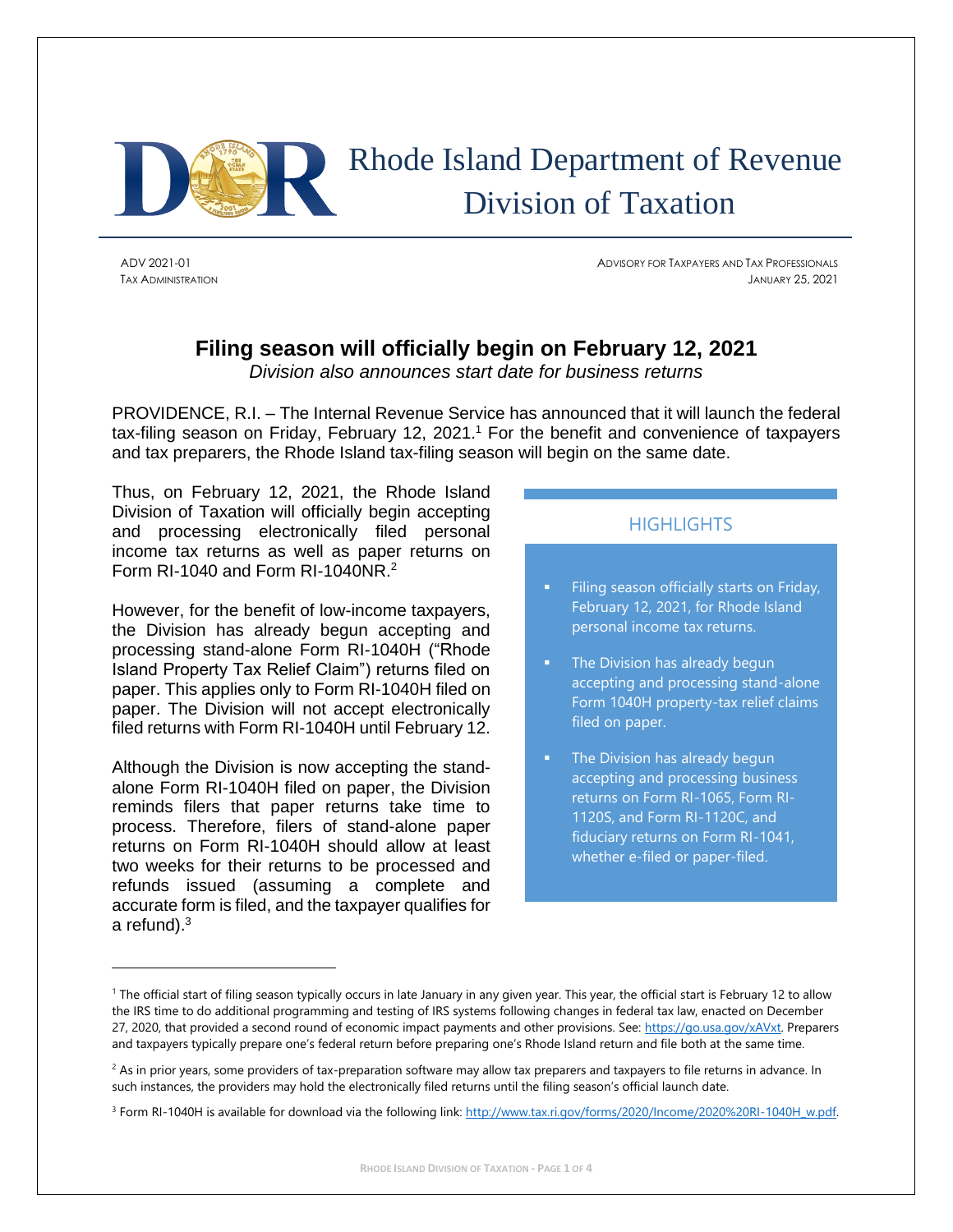The Division will begin accepting and processing electronically filed personal income tax returns, including e-filed returns that include Form RI-1040H, on Friday, February 12, 2021.

"We urge everyone to file electronically. E-filing is faster, results in fewer errors, and generates refunds more quickly," said Rhode Island Tax Administrator Neena Savage. "Furthermore, e-filing is the only way a taxpayer can receive a Rhode Island personal income tax refund by direct deposit," she said. (Paper filers must receive refunds by check.) E-filing also saves Division of Taxation processing costs, which, in turn, saves money for all taxpayers, Savage said.

It is also important to note that paid preparers are subject to Rhode Island's e-file mandate under Rhode Island General Laws § 44-1-31.1 ("Returns to be filed by paid tax return preparers electronically") and Regulation 280-RICR-20-30-2 ("Electronic Filing for Paid Preparers").

#### BUSINESS RETURNS, FIDUCIARY RETURNS

The Division has already begun accepting and processing business returns on Form RI-1065 ("Partnership Income Return"), Form RI-1120S ("Subchapter S Business Corporation Tax Return"), and Form RI-1120C ("Business Corporation Tax Return"), whether filed electronically or on paper.<sup>4</sup> In addition, the Division has already begun accepting and processing returns on Form RI-1041 ("Fiduciary Income Tax Return"), whether e-filed or paper-filed.

The Division encourages e-filing of business and fiduciary income tax returns because e-filing is faster, results in fewer errors, and generates refunds more quickly. Paid preparers also are subject to the requirements of mandatory e-filing by statute and by regulation.

| <b>Rhode Island Division of Taxation electronic filing</b>                             |                                                       |  |  |
|----------------------------------------------------------------------------------------|-------------------------------------------------------|--|--|
| The Division of Taxation will accept the following returns electronically this season: |                                                       |  |  |
| Form RI-1040                                                                           | Resident personal income tax return                   |  |  |
| Form RI-1040NR                                                                         | Nonresident personal income tax return                |  |  |
| Form RI-1120C                                                                          | Business corporation tax return $-$ C corporations    |  |  |
| Form RI-1120S                                                                          | Business corporation tax return - S corporations      |  |  |
| Form RI-1065                                                                           | For partnerships, LLPs, LPs, LLCs, single-member LLCs |  |  |
| Form RI-1041                                                                           | Income tax return for certain trusts and estates      |  |  |

Preparers should check with their tax-preparation software providers to see if their programs are updated and ready for e-file. Whether a preparer can e-file a given form will depend on the preparer's tax-preparation software provider.

## FILING DEADLINE IS APRIL 15, 2021

The usual deadline for Rhode Island personal income tax filings and payments each year is April 15. In some years, the deadline has been moved to other days because April 15 fell on a weekend or on the Emancipation Day holiday in Washington, D.C. (which the IRS observes).

<sup>&</sup>lt;sup>4</sup> Includes Form RI-1120C filings under mandatory unitary combined reporting.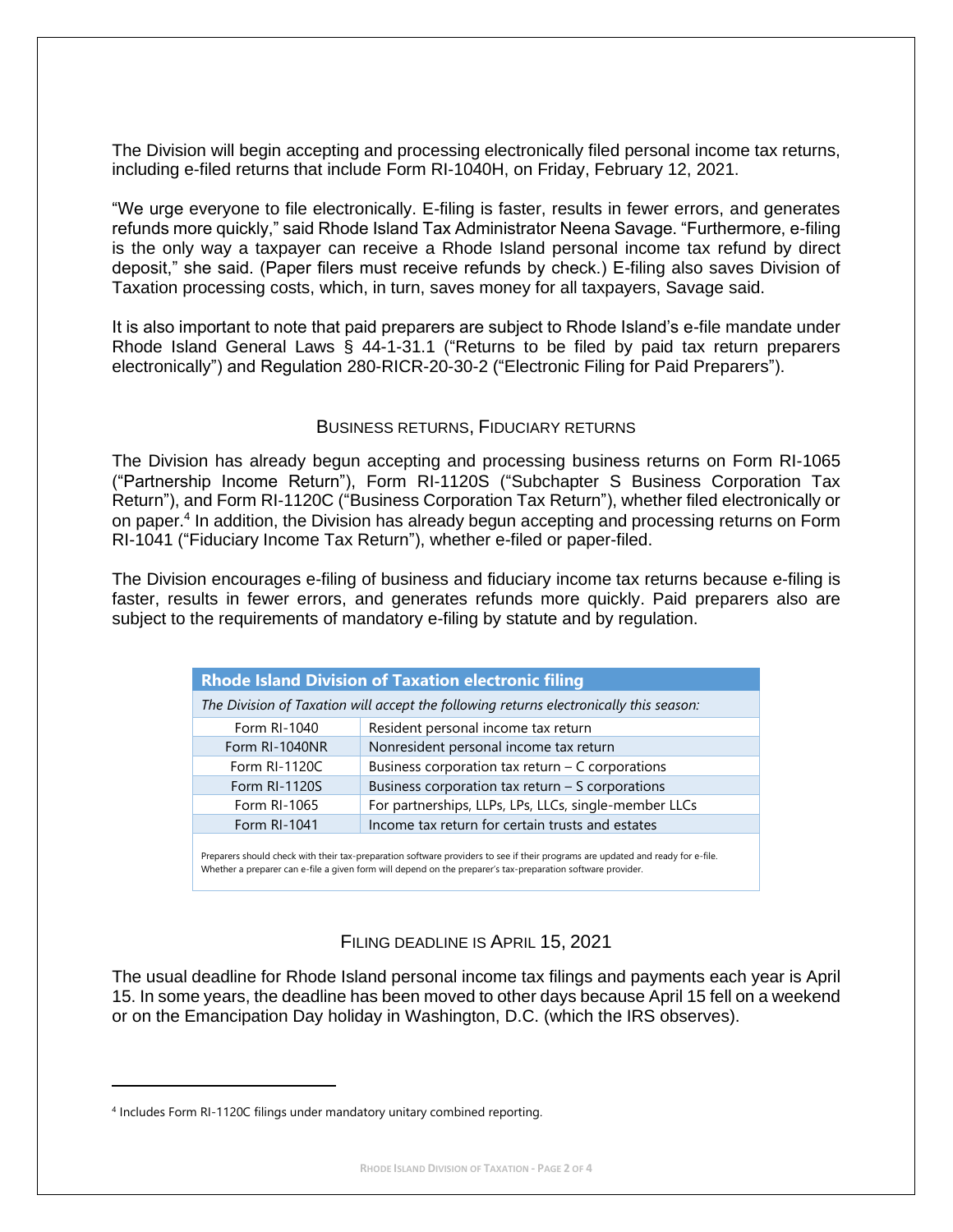This season, the deadline for filings and payments is Thursday, April 15, 2021. All resident and nonresident Rhode Island personal income tax returns and related payments for tax year 2020 must be e-filed or postmarked on or before April 15, 2021. (Six-month extensions are allowed, but they are extensions of the time to file, not of the time to pay.)<sup>5</sup> Overall, the Division expects this year to receive and process more than 650,000 resident and nonresident personal income tax returns covering the 2020 tax year.

**•** April 15 is also the deadline for first-quarter payments of quarterly estimated personal *income tax for the 2021 tax year.*

### BUSINESS FILING DEADLINE

April 15, 2021, is also the Rhode Island filing deadline for several entities, as shown in the table below:

| <b>Entity/tax type</b>                                                                                                                                                                                             | <b>Form</b> | <b>Due date</b> |  |
|--------------------------------------------------------------------------------------------------------------------------------------------------------------------------------------------------------------------|-------------|-----------------|--|
| Corporate income tax                                                                                                                                                                                               | RI-1120C    | April 15, 2021  |  |
| Public service gross earnings tax                                                                                                                                                                                  | $T-72$      | April 15, 2021  |  |
| Bank excise tax                                                                                                                                                                                                    | $T-74$      | April 15, 2021  |  |
| Insurance gross premiums tax                                                                                                                                                                                       | $T - 71$    | April 15, 2021  |  |
| Individual income tax*                                                                                                                                                                                             | RI-1040     | April 15, 2021  |  |
| Single-member LLC**                                                                                                                                                                                                | RI-1065     | April 15, 2021  |  |
| Income tax of trust, estate                                                                                                                                                                                        | RI-1041     | April 15, 2021  |  |
| * Includes nonresident returns on Form RI-1040NR.<br>** Single-member limited liability company (SMLLC) uses same due date and extended due date as its owner. Table<br>assumes owner is calendar-year individual. |             |                 |  |

Returns for partnerships and limited liability companies (filing as pass-through entities), and returns for subchapter S corporations, are due Monday, March 15, 2021. Returns involving withholding of pass-through entities; composite income tax returns; and returns on Form RI-PTE ("Pass-through Entity Election Tax Return") are also due March 15, 2021. $6$  Form T-71A ("Surplus Line Broker Return of Gross Premiums") is due April 1, 2021.

## TAX FORMS

For those without tax preparation software, personal income tax forms for the new filing season, covering tax year 2020, are now available on the Division's website – including Form RI-1040H, involving the statewide property-tax relief credit. To view the forms, click [here.](http://www.tax.ri.gov/taxforms/personal.php)

<sup>&</sup>lt;sup>5</sup> This year, the extended due date for 2020 returns is Friday, October 15, 2021.

<sup>6</sup> Subchapter S corporations, LLCs, and partnerships must file Form RI-1096PT on or before the fifteenth day of the third month following the close of the pass-through entity's taxable year (March 15, 2021, for a pass-through entity whose taxable year for federal income tax purposes is the calendar year). Trusts must file Form RI-1096PT on or before the fifteenth day of the fourth month following the close of the pass-through entity's taxable year (April 15, 2021, for a pass-through entity whose taxable year for federal income tax purposes is the calendar year).